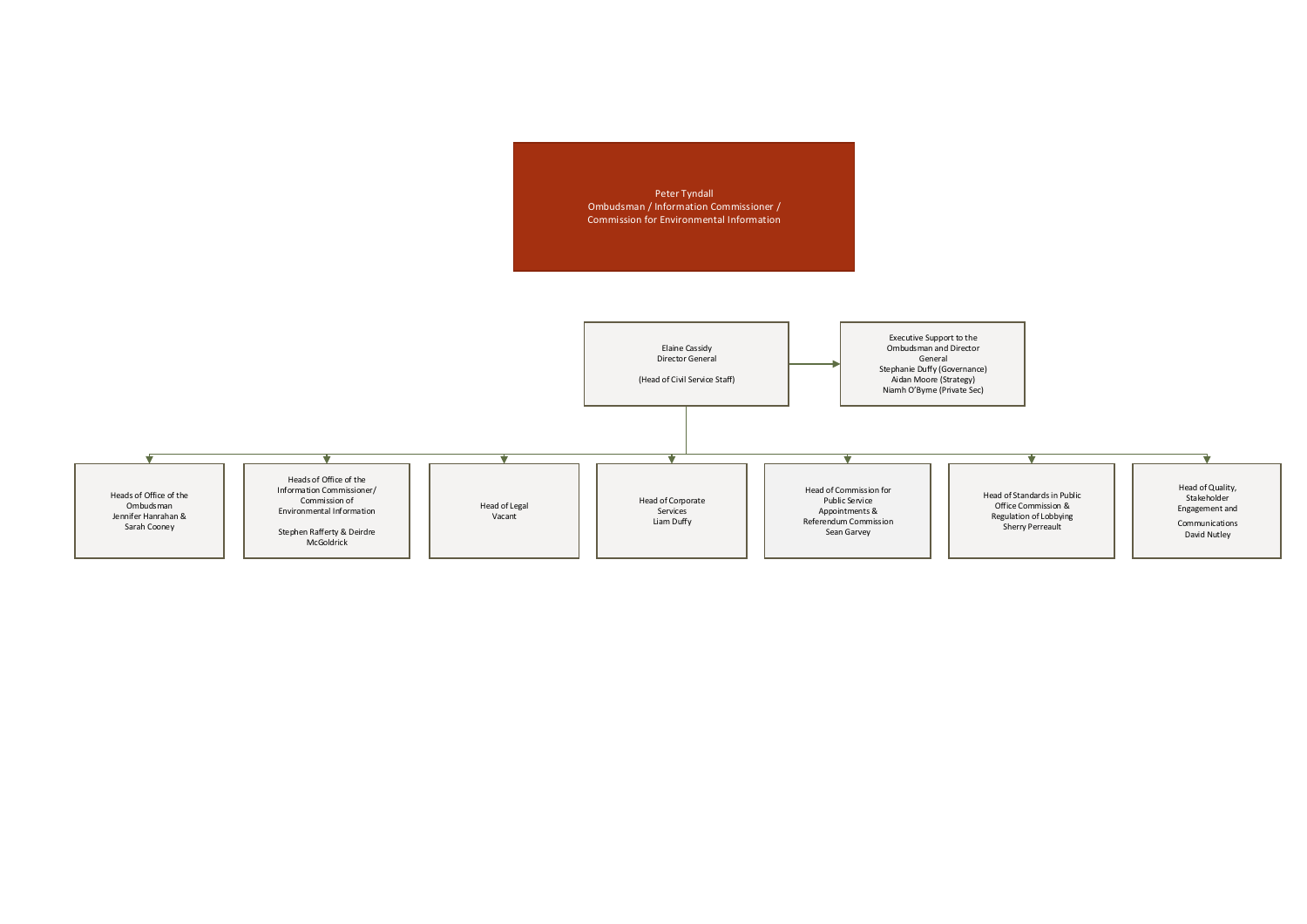

Early Resolutions **Examinations** Examinations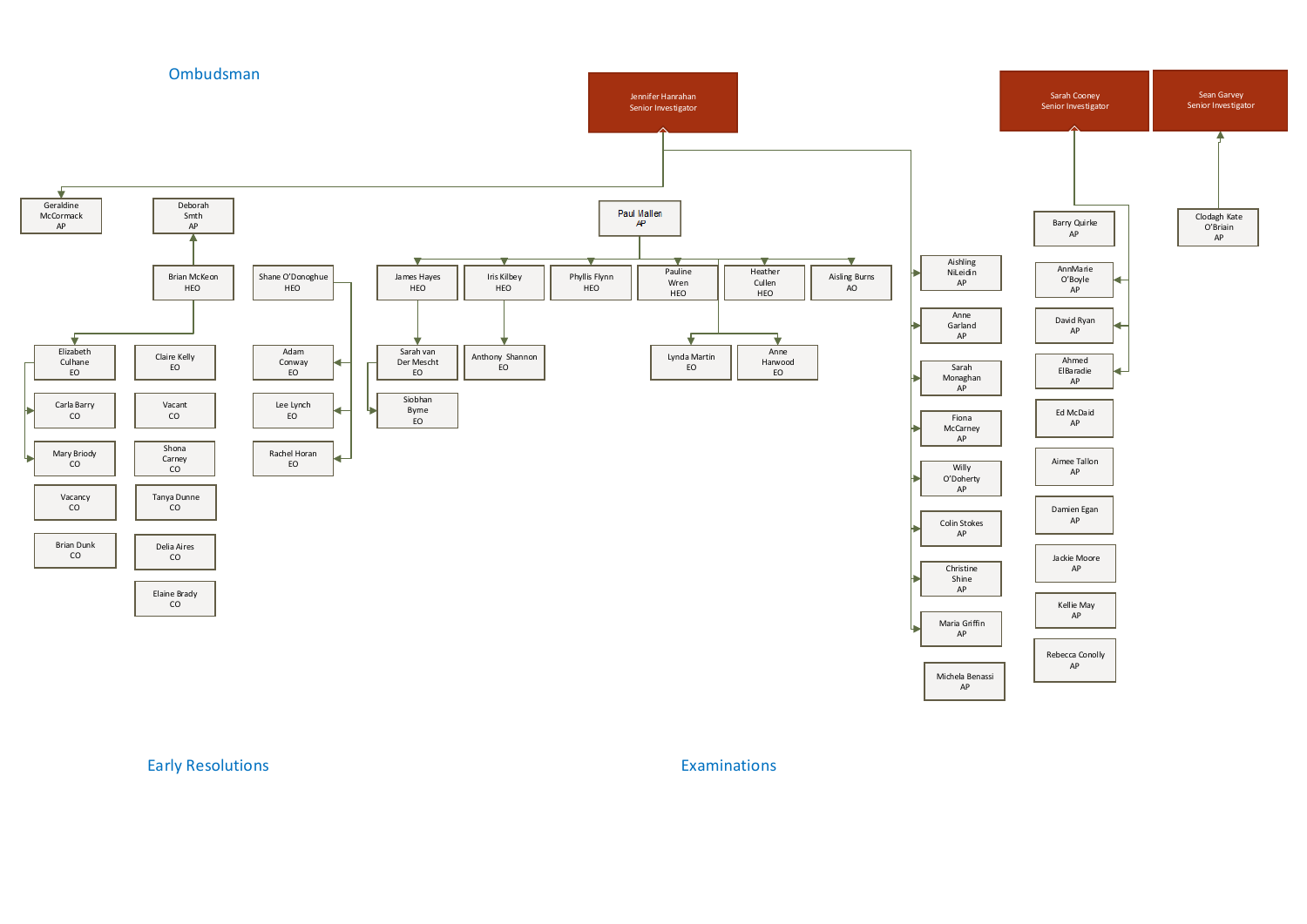

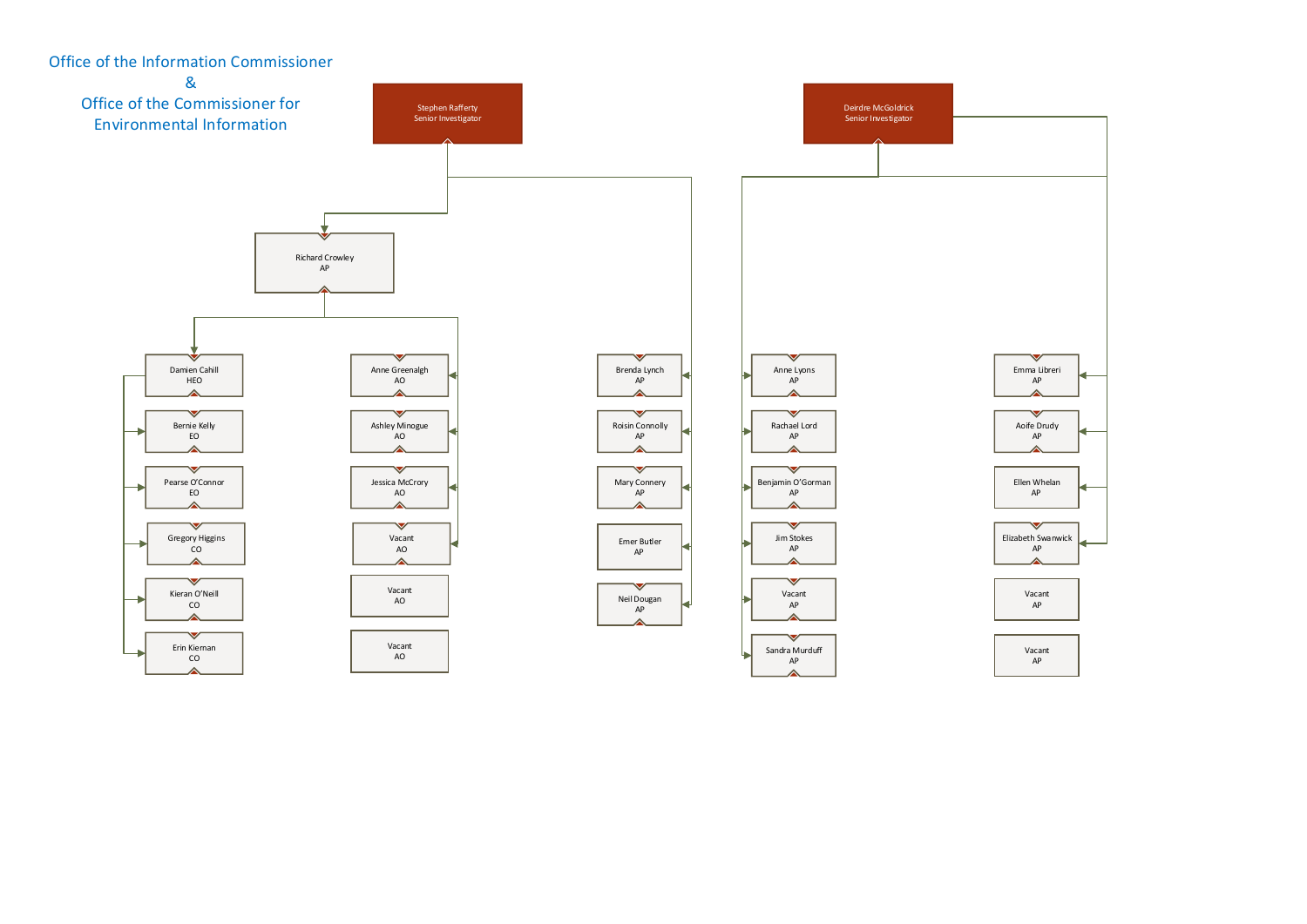

Ethics and Electoral **Electoral COULTER 2018** Outreach and Communications **Investigations** Lobbying

## Standards in Public Office Commission & Regulation of Lobbying

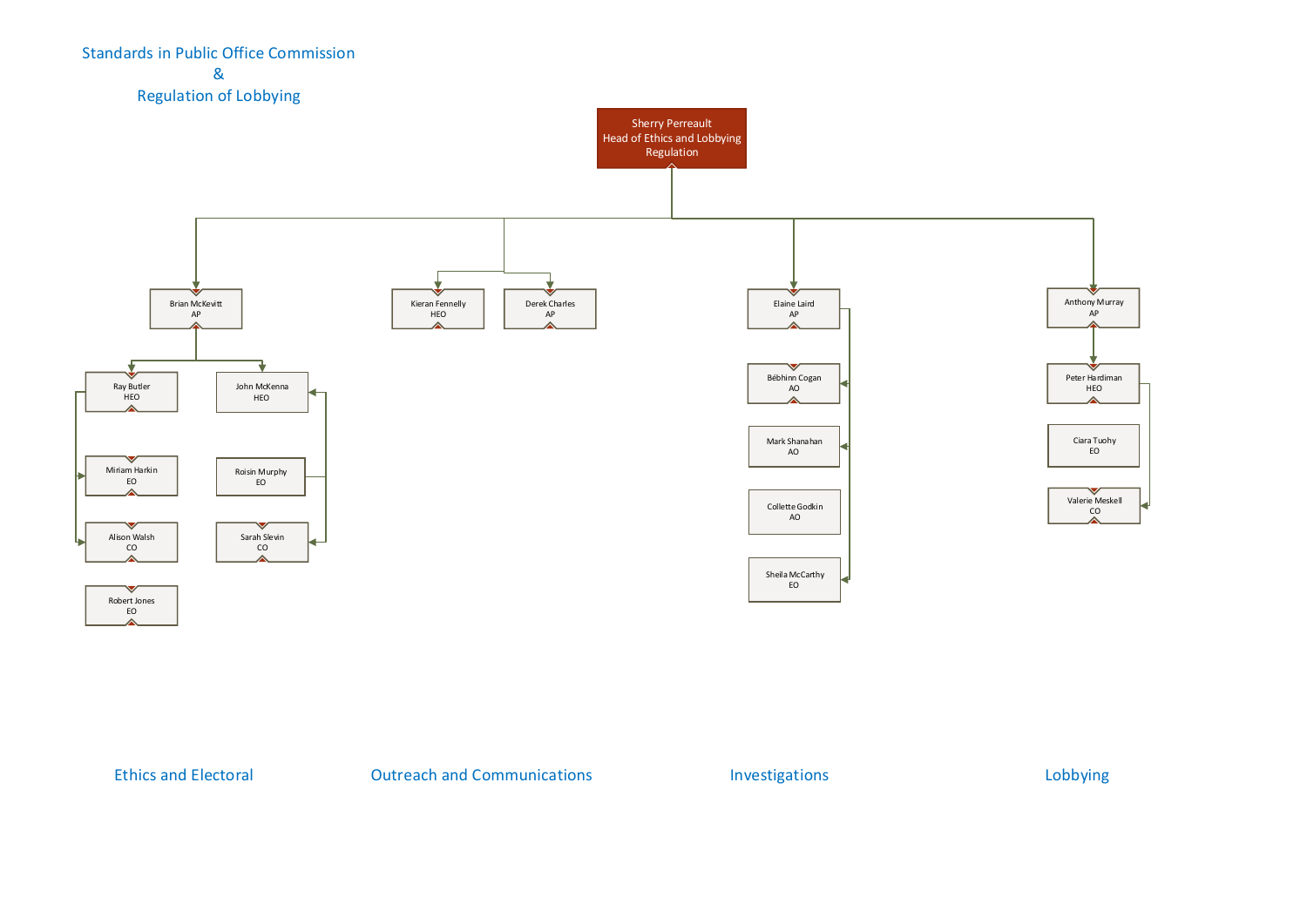

Quality, Stakeholder Engagement & **Communications**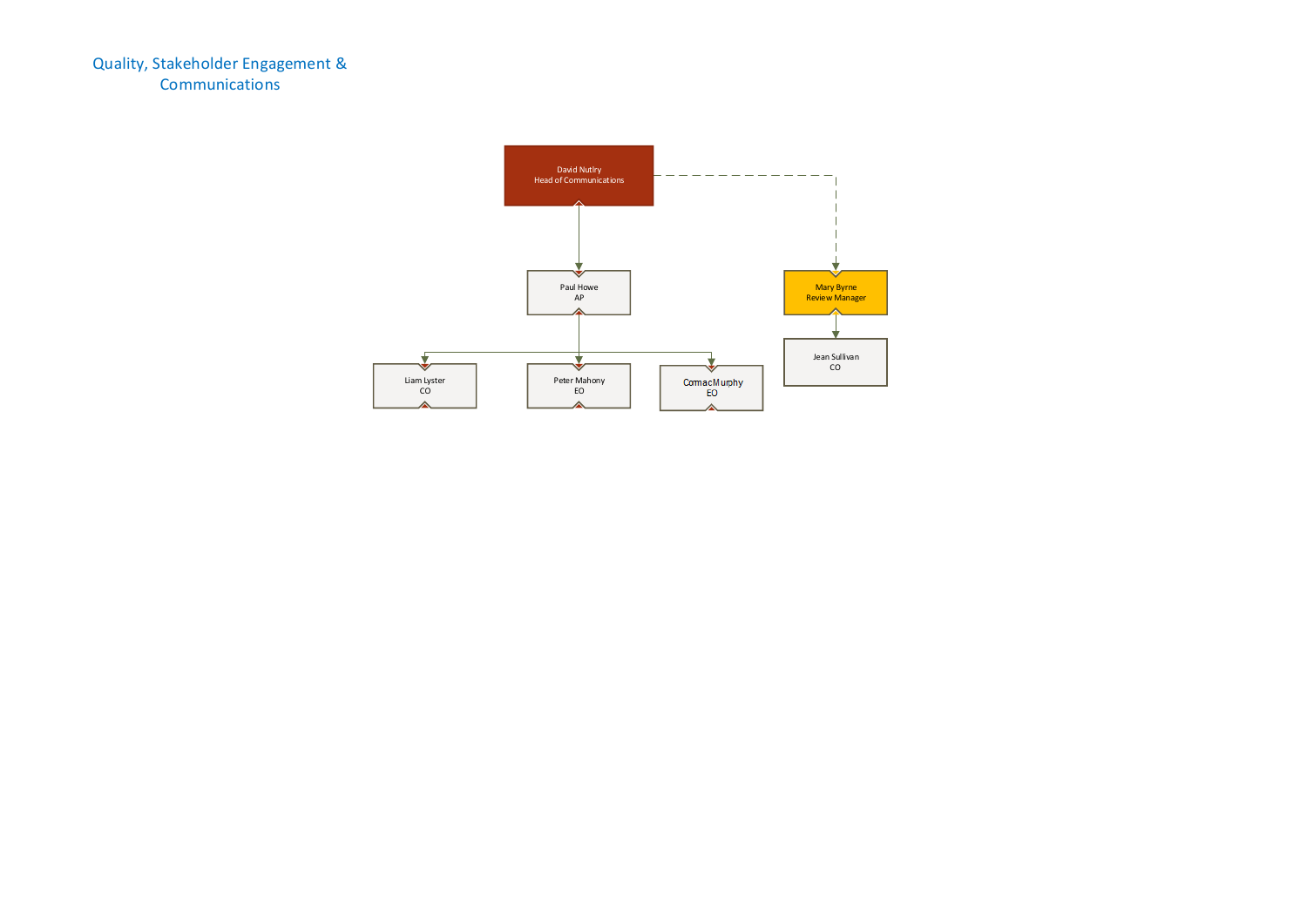

# Referendum Commission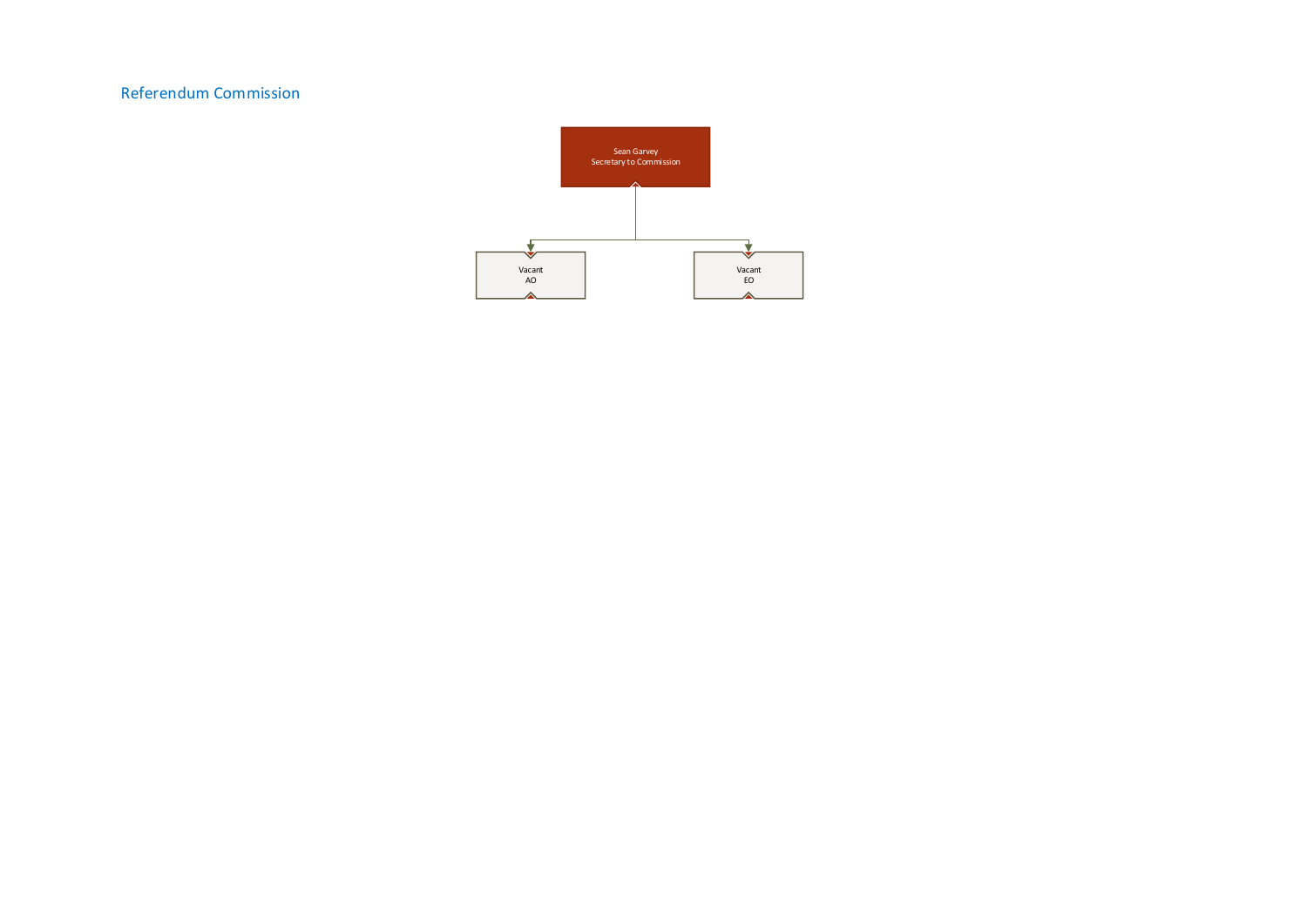Legal

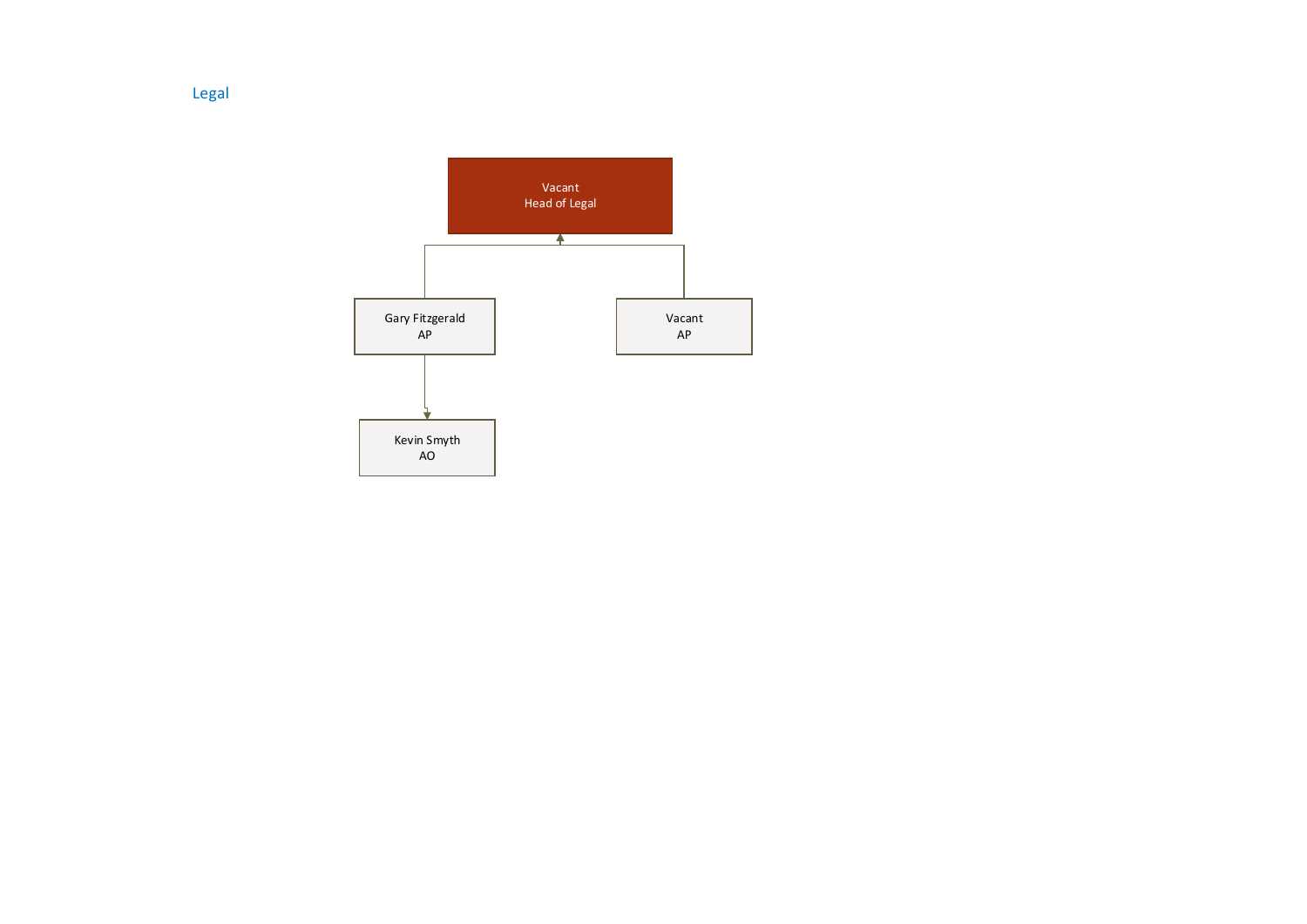

Finance and the HR ICT set of the HR ICT set of the HR ICT set of the HR ICT set of the HR ICT set of the HR ICT